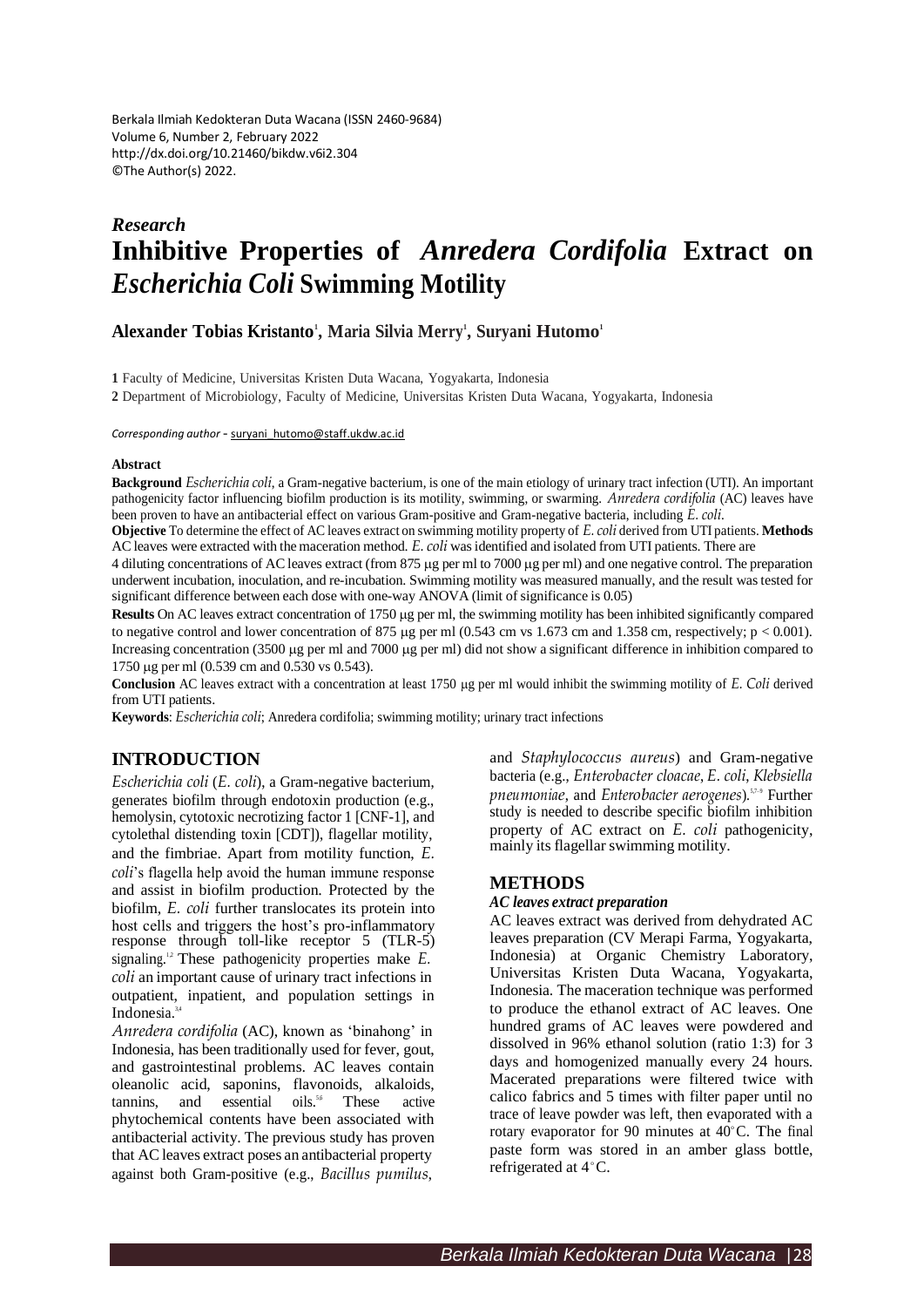Preparation of each dose was started with diluting 7 mg paste with 1 ml dimethylsulfoxide (DMSO) and filtered with sterile membrane filters (Sartorius, Germany) to create a 7000 ug per ml extract solution. Subsequently, we dilute the solution serially into four doses (875 μg per ml, 1750 μg per ml, 3500 μg per ml, and 7000 ug per ml) using the serial dilution method.

# *Specimen processing*

The *E. coli* specimen was derived from specimen collection at Microbiology Laboratory, Universitas Gadjah Mada, Yogyakarta, Indonesia (previously identified with the semiautomatic method). Further preparation was performed at Microbiology Laboratory, Universitas Kristen Duta Wacana, Yogyakarta, Indonesia. Two hundred ul of isolated *E. coli* specimen was cultured in a 5 ml brain heart infusion (BHI) medium (Oxoid, ThermoFisher, Hampshire, United Kingdom), with an incubation period of 24 hours on 37 °C. The specimen was subsequently centrifuged for 15 minutes at 3000 rpm. After discarding the supernatant, we resuspended with bacteriological peptone until the turbidity was similar with standardized 0.5 MacFarland solution (equal to 1.5 x 10 8 colony-forming unit [CFU] per ml).

## *Bacterial motility tests*

For each treatment arm, we prepared four tubes (Eppendorf Tubes; Eppendorf, Hamburg, Germany) containing  $450 \mu$ l BHI medium,  $25 \mu$ l AC extract (with different doses), and 25 µl of *E. coli* specimen; and for the negative control, we prepared one tube containing 475 ul BHI media and 25 ul of *E. coli* specimen into (labeled A, B, C, D, and E). Afterward, the specimens were incubated at 37 °C for 24 hours. After incubation, we put the specimens (0.5 l each) from treatment and control tubes on petri dish containing semisolid BBL<sup>™</sup> motility test medium (BD, Berkshire, United Kingdom), three media for each tube hence in total 15 petri dishes. The specimens underwent further incubation at 37 °C for 24 hours.

# *Measurement of surface motility*

Among five types of surface motility (swarming, twitching, swimming, sliding, and gliding), this study measured swimming motility. Preparation of semisolid growth medium (using  $BBL^m$ ) ensured that *E. coli* could only move with swimming motility, thus the visual distance on the petri dishes would be the measurement of swimming motility.<sup>10</sup> Swimming motility is measured with the distance of bacterial growth away from the inoculation point. The distance for each sample was measured by finding an average of the sum of two close points, two midpoints, and two furthest points using a sliding caliper. The measurement of each sample was replicated three times in the same petri dishes.

#### *Statistical analysis*

The measurement from each AC dose and negative control is presented with mean and standard deviation. The difference in motility between each test arm was tested with one-way ANOVA (limit of significance is 0.05) if the measurement followed Normal distribution.

# **RESULT**

Figure 1 shows the different motility of *E. coli* between negative control and various concentration of AC leaves extract. Dish C, D, and E (AC leaves extract of 1750  $\mu$ g per ml, 3500  $\mu$ g per ml, and 7000  $\mu$ g per ml, respectively) show smaller growth area compared to dish A (negative control), and dish B (AC leaves extract of  $875$  ug per ml).



*Figure 1. Inhibition of E. coli motility after exposure to AC leaves extract. A. negative control, B-E. AC leaves concentration of 875 µg per ml, 1750 µg per ml, 3500 µg per ml, and 7000 µg per ml,respectively.*



*Figure 2. Effects of AC leaves extract on E. coli swimming motility.*

The mean distance of negative control and treatment arms (875 µg per ml, 1750 µg per ml, 3500 µg per ml, and 7000 µg per ml) are 1.673 cm, 1.358 cm, 0.543 cm, 0.539 cm, and 0.530 cm (Figure 2). Overall ANOVA test comparing each dose showed a significant result  $p < 0.001$ . Further post-hoc analysis showed a significant difference between negative control or the lowest dose and extract with  $\geq$  1750 µg per ml, and no significant difference between each dose 2 1750<br>
Example 1<br>
Example 1<br>
Concentration of AC leaves extract motility.<br>
The mean distance of negative comms (875 µg per ml, 1750 µg per and 7000 µg per ml) are 1.673 cm, 0.539 cm, and 0.530 cm<br>
ANOVA test compari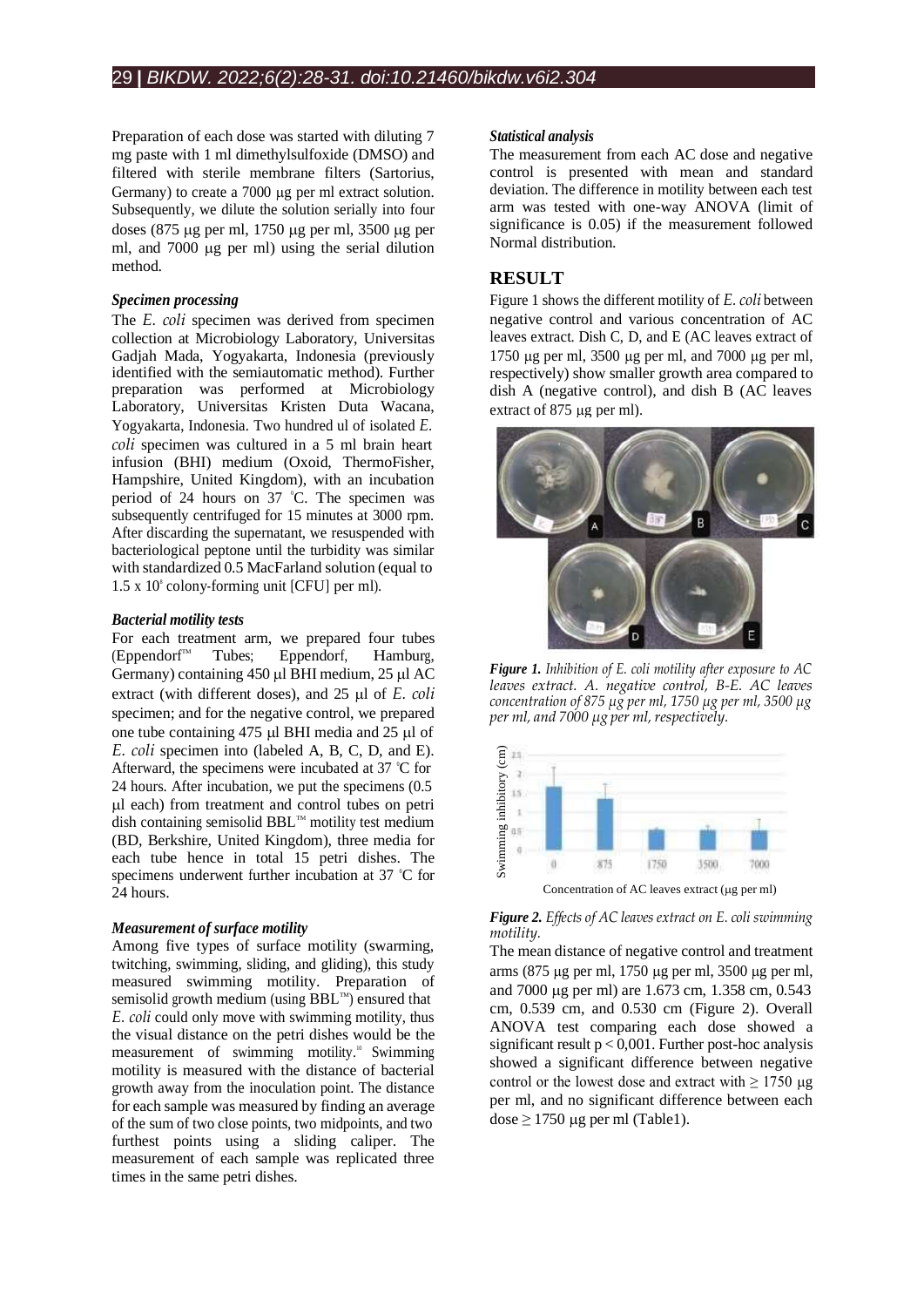| <b>Table 1.</b> Post-hoc analysis of<br>difference of motility<br>the<br>between negative control and<br>each dose of AC extract. <b>Base</b> | Comparison                       | Difference (95% CI) in cm          | <b>P-Value</b> |
|-----------------------------------------------------------------------------------------------------------------------------------------------|----------------------------------|------------------------------------|----------------|
| Negative control                                                                                                                              | AC extract 875 µg per ml         | $0.317$ (-0.2765 to 0.9098)        | 0.545          |
|                                                                                                                                               | AC extract 1750 µg per ml        | 1.130 (0.5369 to 1.7231)           | ${}< 0.001$    |
|                                                                                                                                               | AC extract 3500 µg per ml        | 1.134 (0.5410 to 1.7273)           | < 0.001        |
|                                                                                                                                               | AC extract 7000 µg per ml        | 1.143 (0.5502 to 1.7365)           | ${}< 0.001$    |
| AC extract 875 µg per ml                                                                                                                      | AC extract 1750 µg per ml        | $0.813(0.2202 \text{ to } 1.4065)$ | 0.003          |
|                                                                                                                                               | AC extract 3500 µg per ml        | 0.818 (0.2244 to 1.4106)           | 0.003          |
|                                                                                                                                               | AC extract 7000 µg per ml        | $0.827(0.2335 \text{ to } 1.4198)$ | 0.003          |
| AC extract 1750 µg per ml                                                                                                                     | AC extract 3500 µg per ml        | $0.004$ (-0.5890 to 0.5973)        | 1.000          |
|                                                                                                                                               | AC extract 7000 µg per ml        | $0.013$ (-0.5798 to 0.6065)        | 1.000          |
| AC extract 3500 µg per ml                                                                                                                     | $AC$ extract 7000 $\mu$ g per ml | $0.009$ (-0.5840 to 0.6023)        | 1.000          |

*Table 1.* Post-hoc analysis of the difference of motility between negative control and each dose of AC extract

## **DISCUSSION**

Anredera cordifolia leaves extract showed potential inhibitory activity on E. coli swimming motility in this study. A previous study with comparable methodology showed similar inhibition of AC leaves extract against *E. coli* and other Gram-negative and Gram-positive bacteria.<sup>7-9</sup> Darsana et al performed a growth inhibition using the disc diffusion method and discovered similar results, but the inhibitory effect was predictably stronger with a higher concentration of AC leaves extract." This effect is probably related to the active contents of AC leaves (polyphenols, flavonoids, alkaloids, saponins, and tannins). Polyphenols might damage the bacterial cell walls and their synthesis, flavonoids induce lysis of cell walls and membrane, alkaloid compounds impair the peptidoglycan part of bacterial cells, phenols and saponins denaturize proteins and dissolve fatty acid which destroys carbon chains of bacterial cell membranes, tannins induce acidic environment and coagulation of cell walls protein. Every component of AC leaves extract mutually inhibits swimming motility through inhibition of bacterial cell wall synthesis, cell membrane function, protein synthesis, and bacterial cell growth.<sup>5,6</sup> However, compared to other species, AC leaves might possess weaker antibacterial activity.<sup>12</sup> The optimal concentration of AC leaves extract discovered in this study is  $1750 \mu$ g per ml, where a higher concentration did not result in a shorter distance. Although generally other plant extracts showed similar effects against *E. coli*, some studies reported different optimal concentrations. *Lonicera caerulae* extract and grape seed extract had an optimum concentration against *E. coli*, while *Acacia senegal* leaves extract showed possible higher doses to inhibit flagellar motility. 13,14 This might be caused by dissimilar methodology and choice of concentration. However, this study is lacking in comparison with the positive control, such as common antibiotics in which the specimen is susceptible. In summary, AC leaves extract has a potential inhibitory effect against *E. coli* biofilm formation, specifically on its flagellar motility.

## **CONCLUSION**

AC leaves are among many important indigenous plants that need to be explored for their benefit, not only against non-communicable diseases, but also infectious diseases including urinary tract infections caused by *E. coli*. This study demonstrated that AC leaves might be used to prevent biofilm formation of *E. coli*, specifically in the urinary tract. Further studies are needed to determine the toxicity level, before progressing to in vivo studies and clinical trials.

# **CONFLICT OF INTEREST FUNDING RESOURCES**

There is no conflict of interest, and this research is privately funded.

## **REFERENCES**

- 1. Duan Q, Zhou M, Zhu L, Zhu G. Flagella and bacterial pathogenicity. J Basic Microbiol. 2013;53(1):1–8.
- 2. Riedel S, Hobden JA, Miller S, Morse SA, Mietzner TA, Detrick B, et al. Enteric Gram-Negative Rods (Enterobacteriaceae). In: Jawetz, Melnick, & Adelberg's Medical Microbiology, 28e [Internet]. New York, NY: McGraw-Hill Education; 2019 [cited 2022 Feb 28]. Available from:

accessmedicine.mhmedical.com/content.aspx?ai d=1163279866

- 3. Prabowo FI, Habib I. Identifikasi Pola Kepekaan dan Jenis Bakteri pada Pasien Infeksi Saluran Kemih di Rumah Sakit PKU Muhammadiyah Yogyakarta. Mutiara Med. 2012;12(2):93–101.
- 4. Sugianli AK, Ginting F, Kusumawati RL, Parwati I, de Jong MD, van Leth F, et al. Laboratorybased versus population-based surveillance of antimicrobial resistance to inform empirical treatment for suspected urinary tract infection in Indonesia. PloS One. 2020 Mar 30;15(3):e0230489–e0230489.